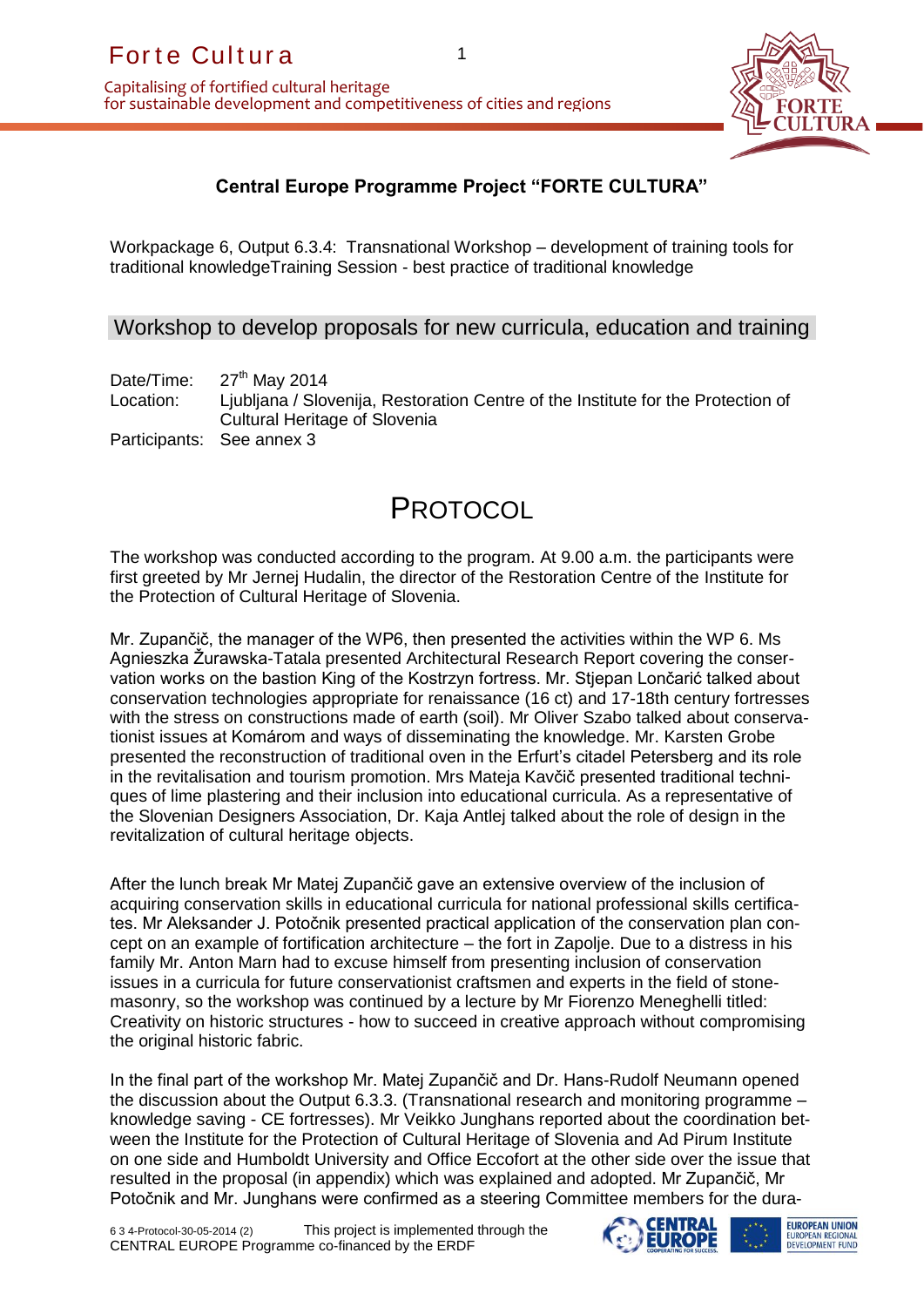

tion of the period in which the concepts of traditional knowledge keeping and exchange (e.g. TaCKeDat) is still being applied into practice.

The participants welcomed the presented good practices of the inclusion of the traditional techniques, knowledge and skills into curricula for tradesmen, professionals and experts in the field of conservation and endorsed further activities in this direction.

For the Cul thur a<br>
apitalising of fortified cultural heritage<br>
corsustainable development and competitiveness of cities and<br>
tion of the period in which the corcepts of traditional knowing<br>
TaCk6Dat) is still being applie Even thou the official part of the workshop was concluded at 17.00 the discussion continued also during the guided tour of the Annual Exhibition of the Association of Slovenian Fine Artists Societies, conducted by the chief custodian, Mrs Olga Butinar Čeh. During the diner Mrs Olga Butinar Čeh, Mr Stjepan Lončarič, Mr Andreas Scherer and Dr Hans-Rudolf Neumann opened a very interesting and meaningful discussion about the artists' involvement in reconstruction and further new, sustainable use of the fortifications with a conclusion that contacts shall be maintained and further ideas discussed and, if and when possible, carried out. Spontaneously, Mr Andreas Scherer, director of the Bunkermuseum Wurzenpass, and Mrs Olga Butinar Čeh exchanged their business cards and agreed on a reciprocal visit.

………………………………

Matej Zupancic WP- Manager WP 6 29<sup>th</sup> May, 2014

Annexes:

- 1. Invitation-Letter
- 2. Programme
- 3. List of participants
- 4. Press releases english / Slovenian
- 5. Printed or electronic press articles (screened)
- 6. Reports
	- a. Zurawaska-Tatala: Reconstruction of Bastion King
	- b. Stiepan Lončarić: Construction of earthen fortifications
	- c. Szabo: Conservationist issues at Komárom fortifications
	- d. Grobe: Construction of fortress ovens
	- e. Kavčič: Traditional techniques of lime plastering
	- f. Antlej: The role of design in the revitalization of cultural heritage objects
	- g. Zupančič: Training in historic building conservation. The challenge of national vocational qualification
	- h. Potočnik: The fort in Zapolje
	- i. Meneghelli: Creativity on historic structures how to succeed in creative approach without compromising the original historic fabric



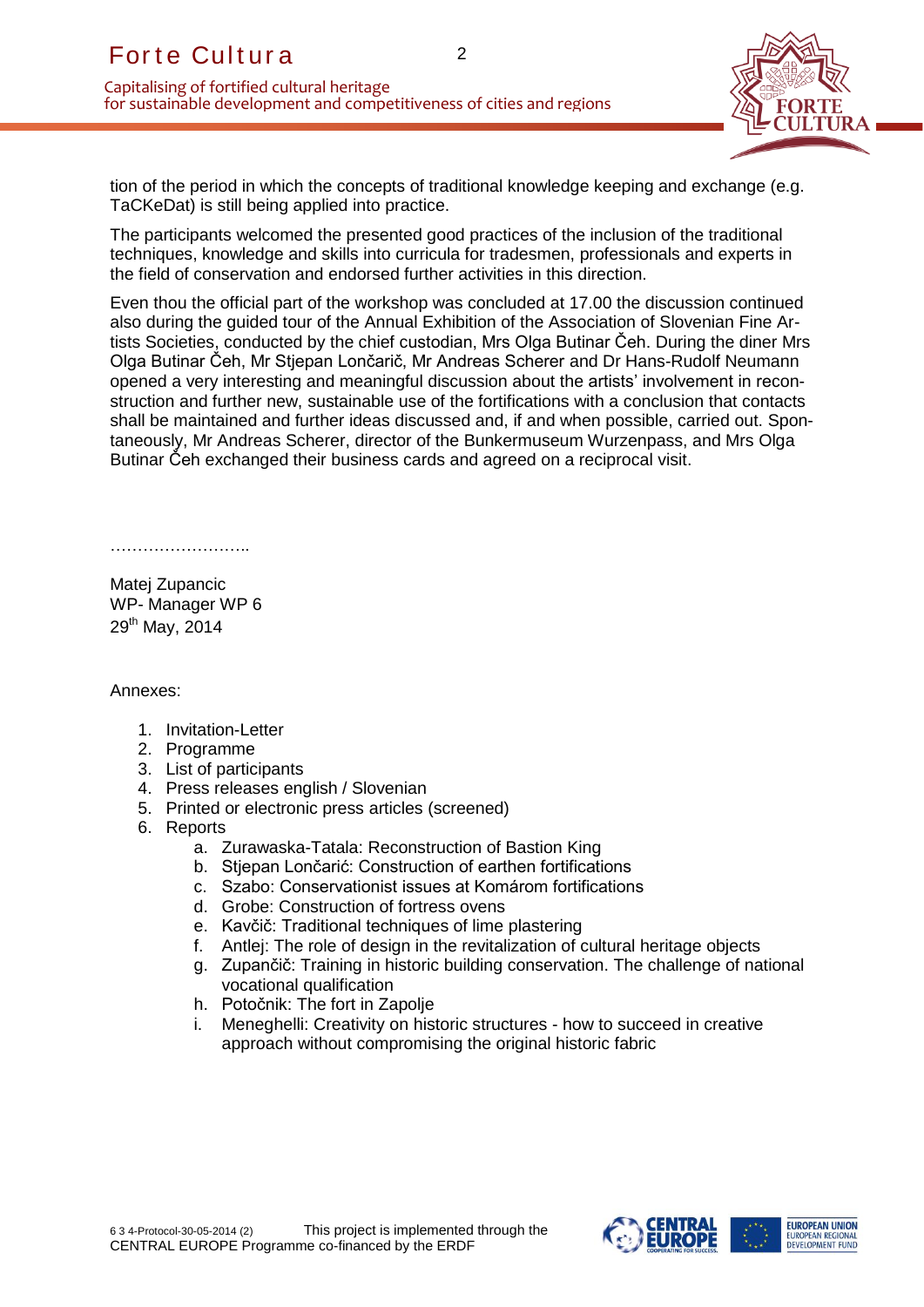



At the begining of the workshop Mr Hudolin (in the middle of the foto, left of Mrs Zurawsaka-Tatala, representative of the Leadpartner Kostrzyn nad Odra) welcomed all participants and expressed his<br>hope of further cooperation with FORTE CULTURA project.<br>Foro: Rescen Ljubljana hope of further cooperation with FORTE CULTURA project.



6 3 4-Protocol-30-05-2014 (2) This project is implemented through the



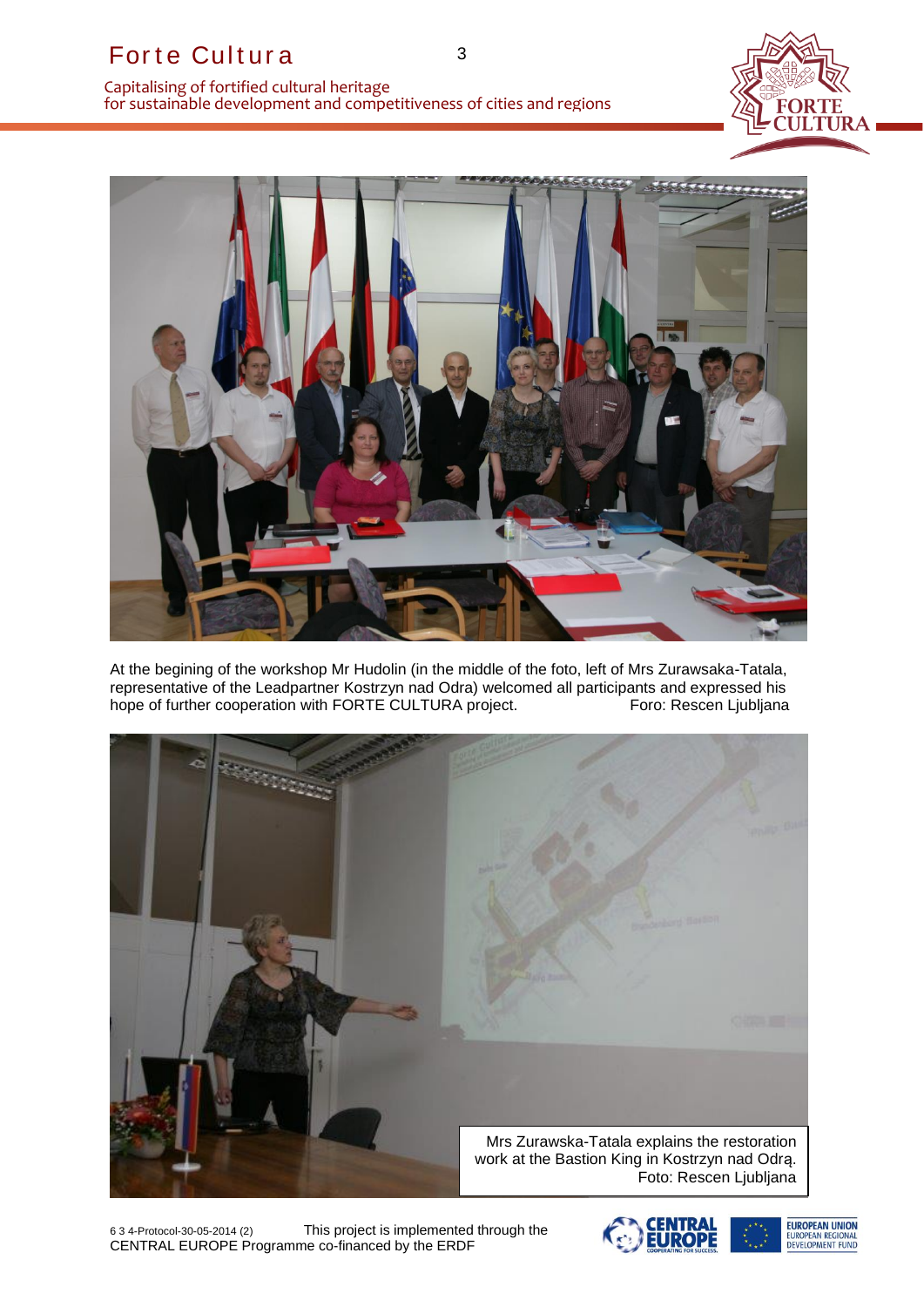



Mrs Kavčič, Mr Szabo and Mr Loncaric (below) during their presentations. Foto: Rescen Ljubljana



6 3 4-Protocol-30-05-2014 (2) This project is implemented through the



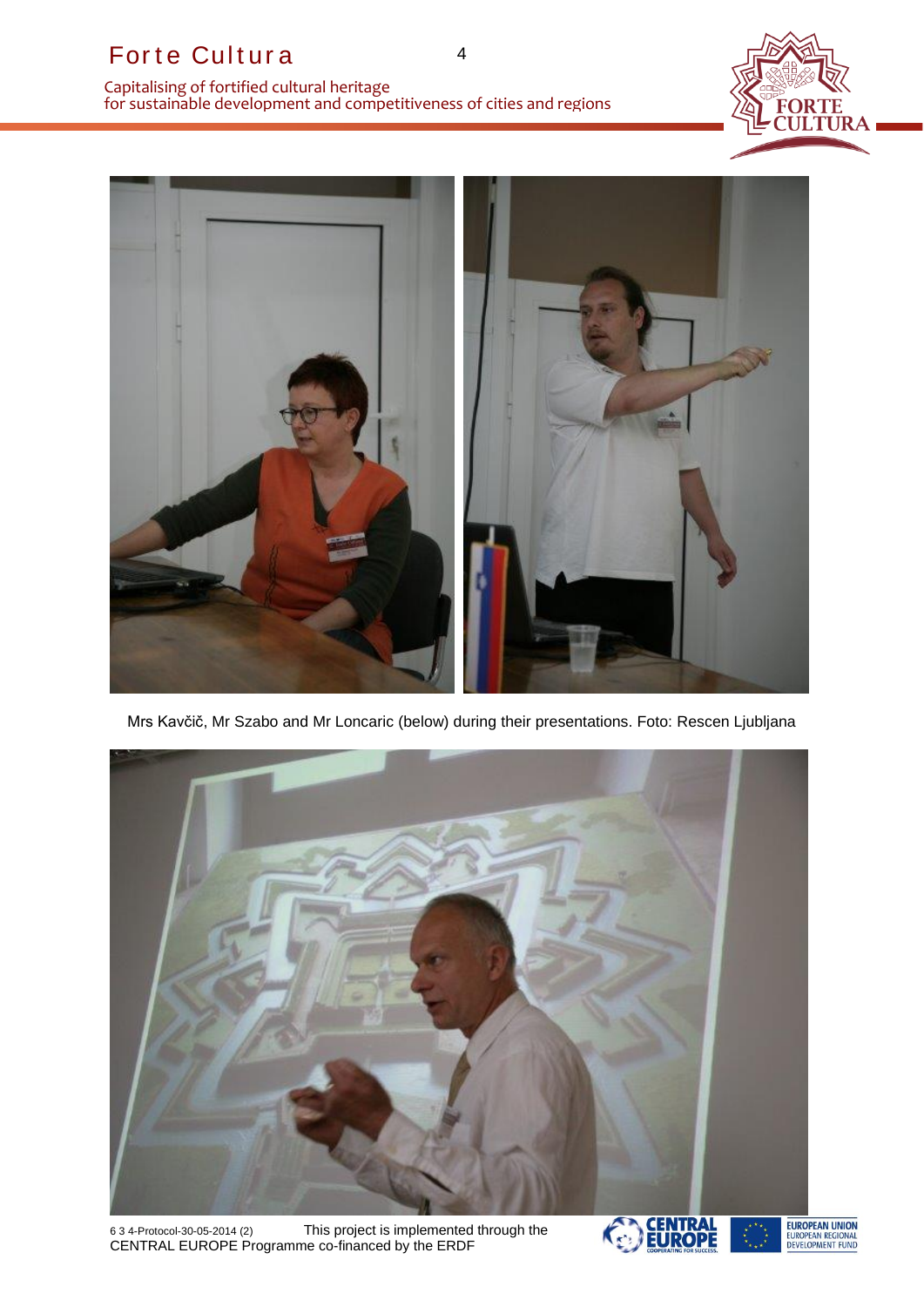

For the Cultural partiage<br>
or sustainable development and competitiveness of cities and<br>
or sustainable development and competitiveness of cities and<br>
Mr. Mencgholli reports about modern architectural<br>
Mr. Mencgholli repor

Mr Meneghelli reports about modern architectural construction for saving historic fortress substance. Foto: H.-R. Neumann



Mrs Dr. Kaja Antlej explains the role of design in the revitalization of cultural heritage objects.

Foto: H.-R. Neumann